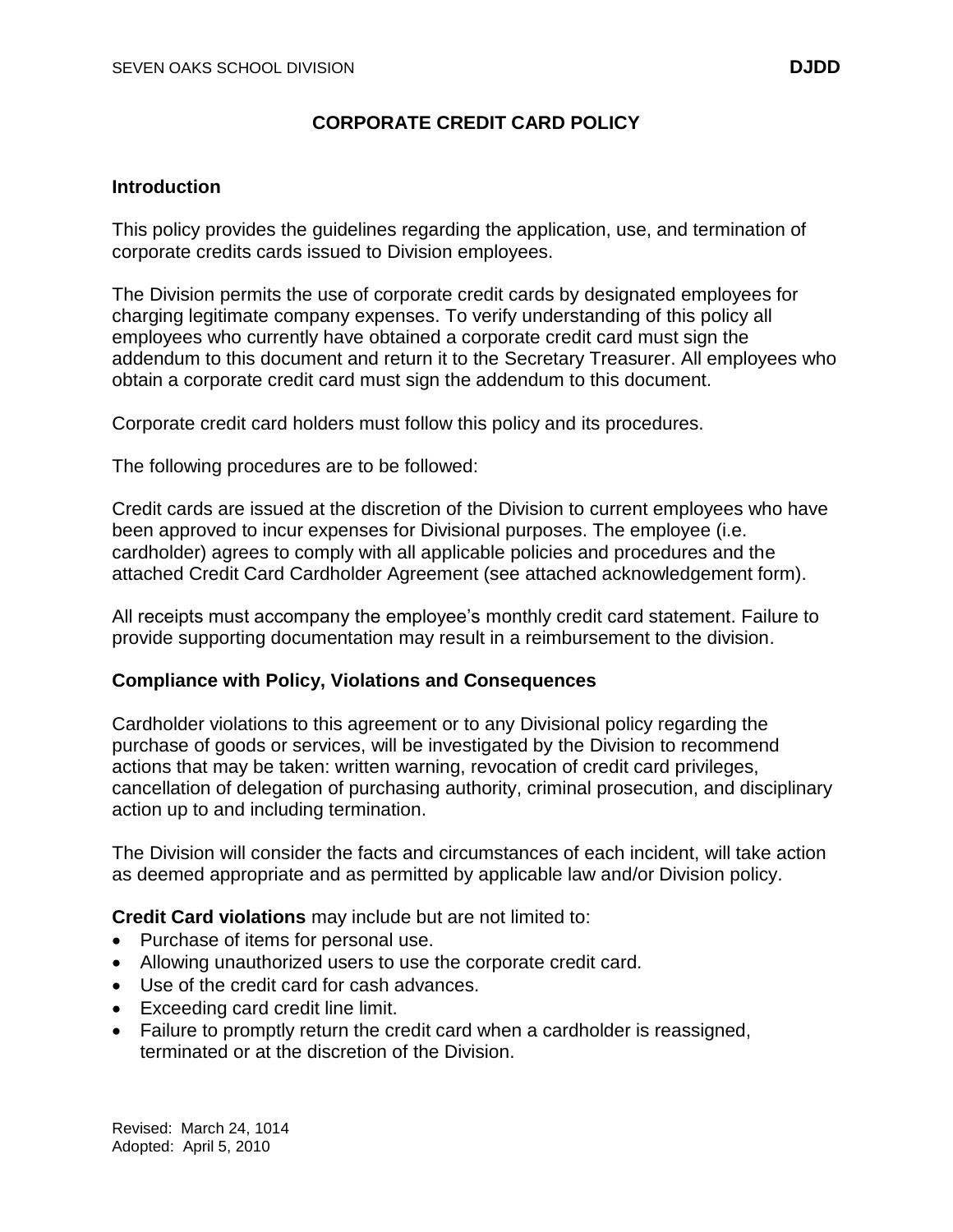# **Ownership and Cancellation of the Credit Card**

The credit card remains property of the Division. It may not be transferred to, assigned to or used by anyone other than the designated cardholder. The cardholder is accountable for the activity on the card. The Division may suspend or cancel cardholder privileges at any time for any reason. The cardholder will surrender the credit card upon request to the Secretary Treasurer or designate.

### **Spending Limits**

Each credit card has a pre-set limit that may not be exceeded unless there is prior written authorization from the Secretary Treasurer.

### **Receipts**

It is the cardholder's responsibility to obtain transaction receipts from the merchant each time the credit card is used. Individual transaction receipts are to be attached to the monthly credit card statement. Failure to turn in receipts or other supporting documentation may result in a requirement to reimburse the Division for that expense.

### **Disputed Items**

It is the cardholder's responsibility to follow-up in a timely manner on any erroneous charges, returns or adjustments to ensure proper credit is given on subsequent statements.

# **Protecting the Credit Card**

The credit card is valuable property which requires proper treatment by the cardholder to protect it from misuse by unauthorized parties.

### **Validation and Safekeeping**

Sign the credit card immediately upon receipt. The credit card should always be treated with the same care as personal credit cards, bank cards, cash and cheques. Keep your card in an accessible, but secure location. When using the credit card for internet purchases, cardholders should make sure that the site utilizes industry recognized encryption transmission tools (e.g. such as VeriSign). Transaction authorization PIN numbers must be securely maintained and caution exercised when processing a transaction.

When the expiration date is passed and/or after you have received a new credit card, cut the old credit card into pieces and dispose of it. Make sure the credit card is returned to you after each charge and verify that the returned credit card has your name on it.

Revised: March 24, 1014 Adopted: April 5, 2010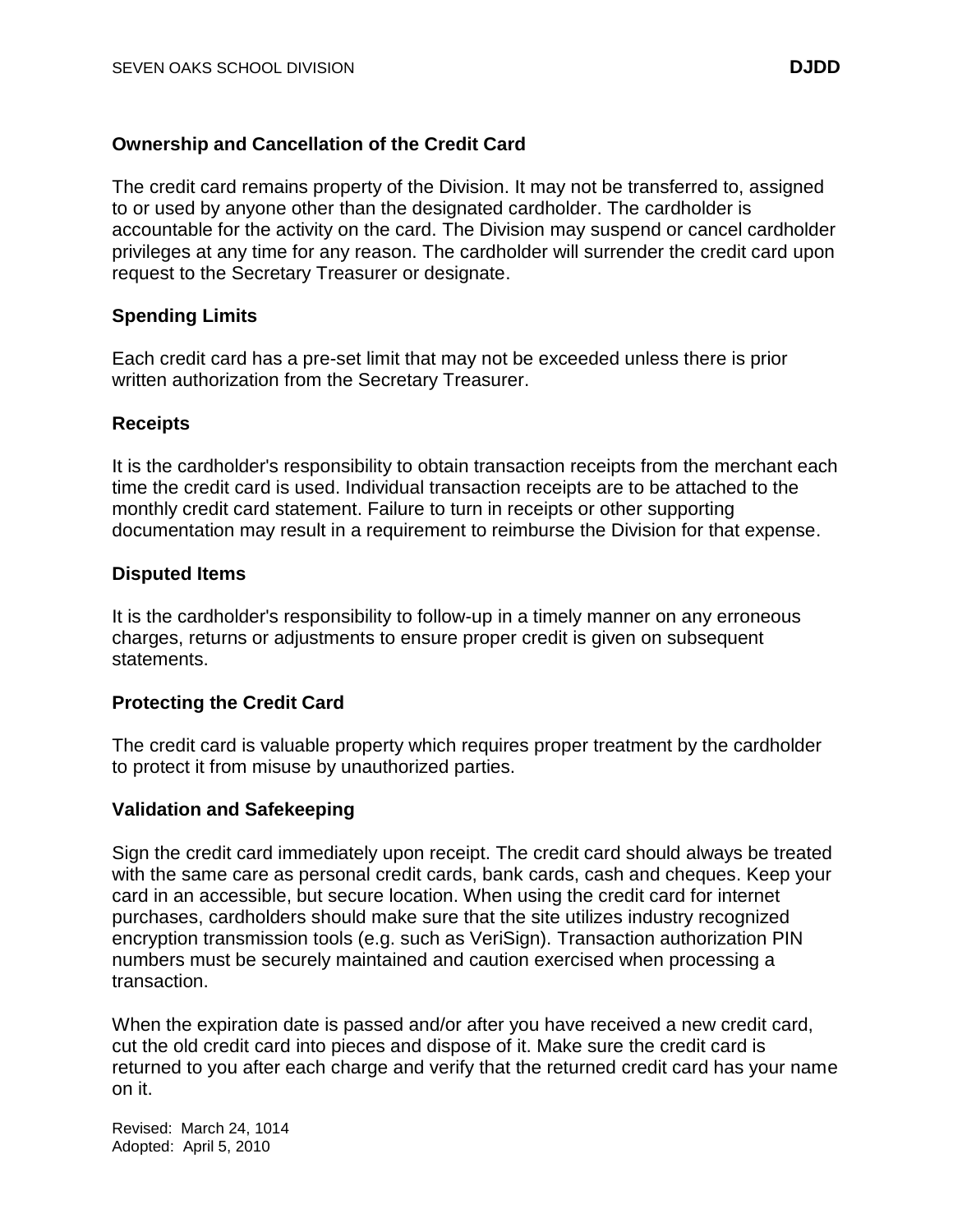# **Lost or Stolen Credit Cards**

If the credit card is lost, stolen or in the case of identity theft, contact the credit card's 24-hour toll free number immediately, then notify your immediate supervisor and the Secretary Treasurer.

### **RESPONSIBILITIES**

### **Cardholders**

Cardholders must use the card responsibly and in accordance with this policy.

Cardholder responsibilities include:

- Purchasing items for Division business use only. If the Divisional credit card is inadvertently used for a personal purchase the Division must be reimbursed immediately.
- Never lending or sharing the credit card or account number.
- Purchasing only goods and services that are approved by the Division through its budget process and are in accordance with its policies.
- Attaching purchasing documents, such as sales receipts, to the monthly credit card statement.
- Responding to inquiries within 30 days of a request for additional information.
- All charges on the credit card statement shall be examined by the cardholder to ensure that they represent actual and authorized expenditures.
- Returning the credit card to the Secretary Treasurer or designate upon leaving the Division or the position that entitled use of the card or upon request of the Division.
- Reading this policy and signing the addendum as verification of understanding to comply with the Division policies.

### **Approval of Credit Card Statements**

- The Chair of the Board will review and approve the Superintendent's statement.
- The Superintendent will review and approve the Secretary-Treasurer's statement.
- The Secretary-Treasurer will review and approve all other employees' statements.